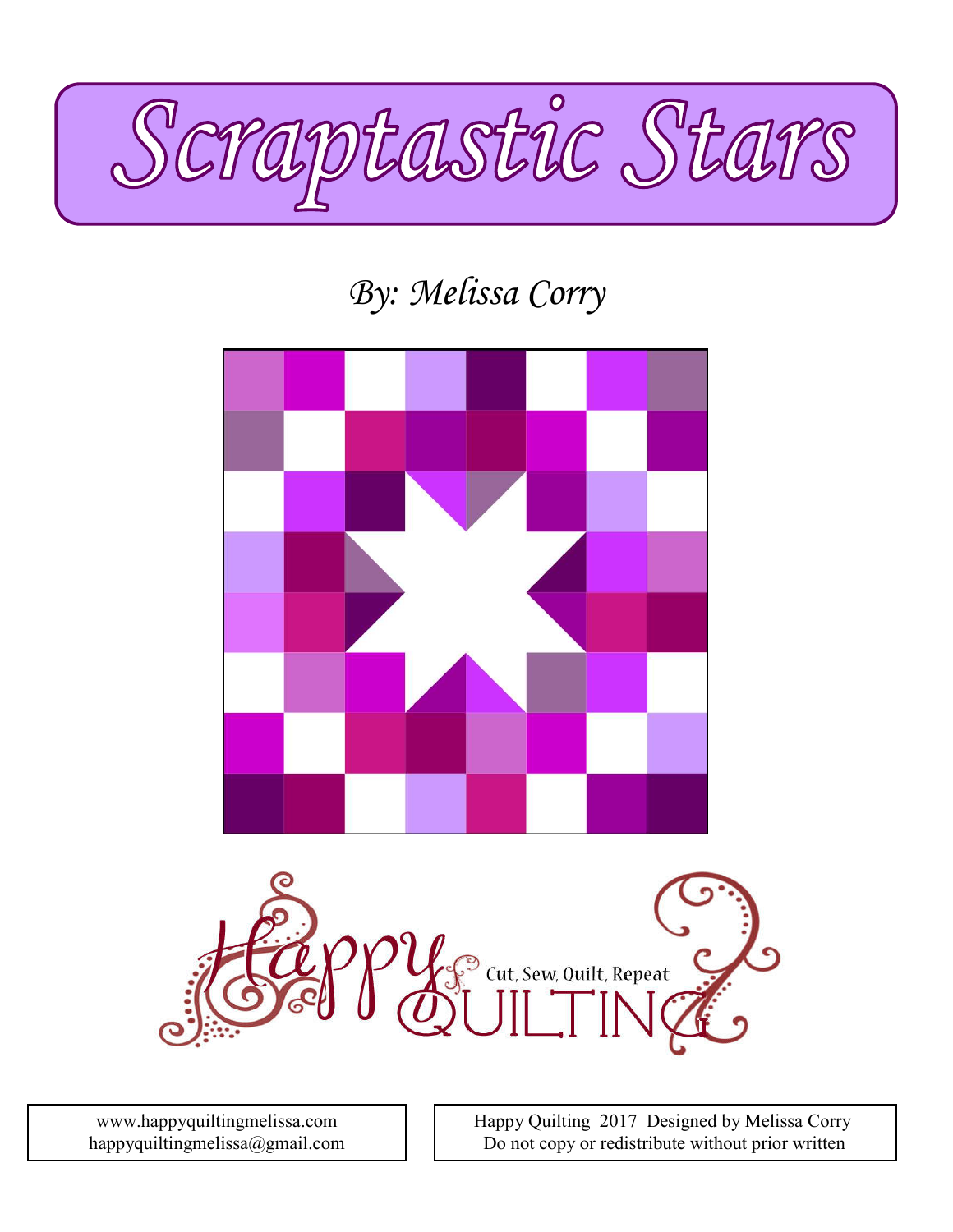# General Instructions:

Please read through all directions before beginning. All seam allowances are 1/4" unless otherwise stated.

### Fabric Requirements:

1 Fat Quarter total of assorted purple prints for scrappy background 1 Fat Quarter of white tone on tone for star and chain

### Cutting Instructions

From the assorted purple scraps, cut: 4 squares, 2 1/2" x 2 1/2" 40 squares, 2" x 2" From the white tone on tone, cut: 1 square, 3 1/2" x 3 1/2" 4 squares, 2 1/2" x 2 1/2" 12 squares, 2" x 2"

#### Sewing Units – Half Square Triangle Unit

- 1. Draw a diagonal line on the wrong side of each purple 2 1/2" x 2 1/2" square.
- 2. Place a marked square on a white 2 1/2" x 2 1/2" square with right sides together.
- 3. Sew a 1/4" from the drawn line on each side and then cut on the drawn line.
- 4. Make 8 Half Square Triangle units total. Press the seam allowances toward the purple fabric.
- 5. Using the 45 degree angle line on a square ruler, trim the units to 2" x 2" square.



# Make 8

# Sewing Units – Six Patch Units

- 1. Layout 4 purple 2" x 2" squares and 2 Half Square Triangle units as shown.
- 2. Sew the pieces into three rows.
- 3. Press the seam allowances as indicated by the arrows. If you prefer, press the seam allowance of the last row open.
- 4. Pin and sew the rows together. Press the seam allowances as indicated or open, depending on your preference.
- 5. Make 4Six Patch units total.